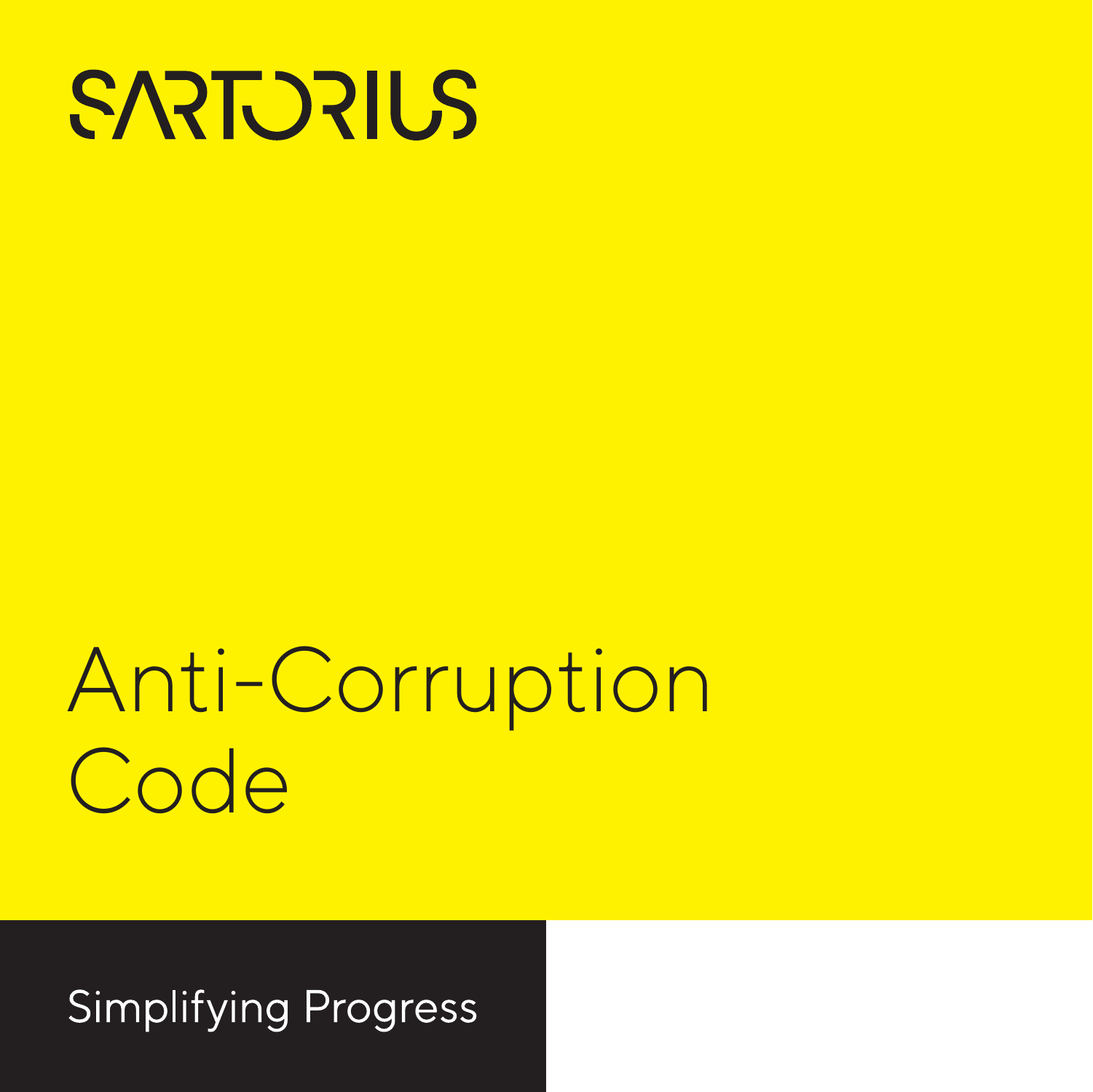# Preliminary Remarks

Tolerating corruption as a fact of life is unacceptable because of its damaging effects on business. Corruption undermines the trust that all those who take part in the economic circuit have in the integrity and functional capability of the economic system and, moreover, causes considerable economic damage.

Corruption as defined by this Anti-Corruption Code is any abuse of one's position instigated by a third party or done on one's own initiative to gain an advantage for oneself or for a third party in an active or a passive manner. In particular, corruption includes offering and taking bribes or granting and accepting undue advantages, which constitute the facts of criminal cases under German law, as well as comparable criminal acts of other legal systems. Early prevention is the basis for combating corruption successfully over the long term. To ensure that corruption is prevented and fought successfully, all those capable of preventing and uncovering corruptive practices have to work together.

# 1 Goal

- 1.1 Management's goal is not only to rigorously prosecute any cases of corruption that have occurred. Management primarily seeks to counteract corruption early on by taking preventative measures and by creating and strengthening an organizational structure that is not susceptible to corruption. The present terms of this Anti-Corruption Code are to serve as the basis for making all employees aware of the risks of corruption, while providing guidance, instructions and help to enable them to take the appropriate company- and department-specific action to prevent and fight corruption.
- 1.2 The goal of all measures for preventing corruption is to make it impossible for potential perpetrators to actually engage in their corruptive practices. This goal can be achieved if individually adapted prevention policies are developed and rigorously implemented.

# 2 Work Areas Exposed to the Risk of Corruption

2.1 Every department in which the information available or decisions made represents a material or a non-material benefit for third parties outside the company is considered to be exposed to the risk of corruption. There is an increased risk of corruption if the advantage possible is of special significance or of a significant scope.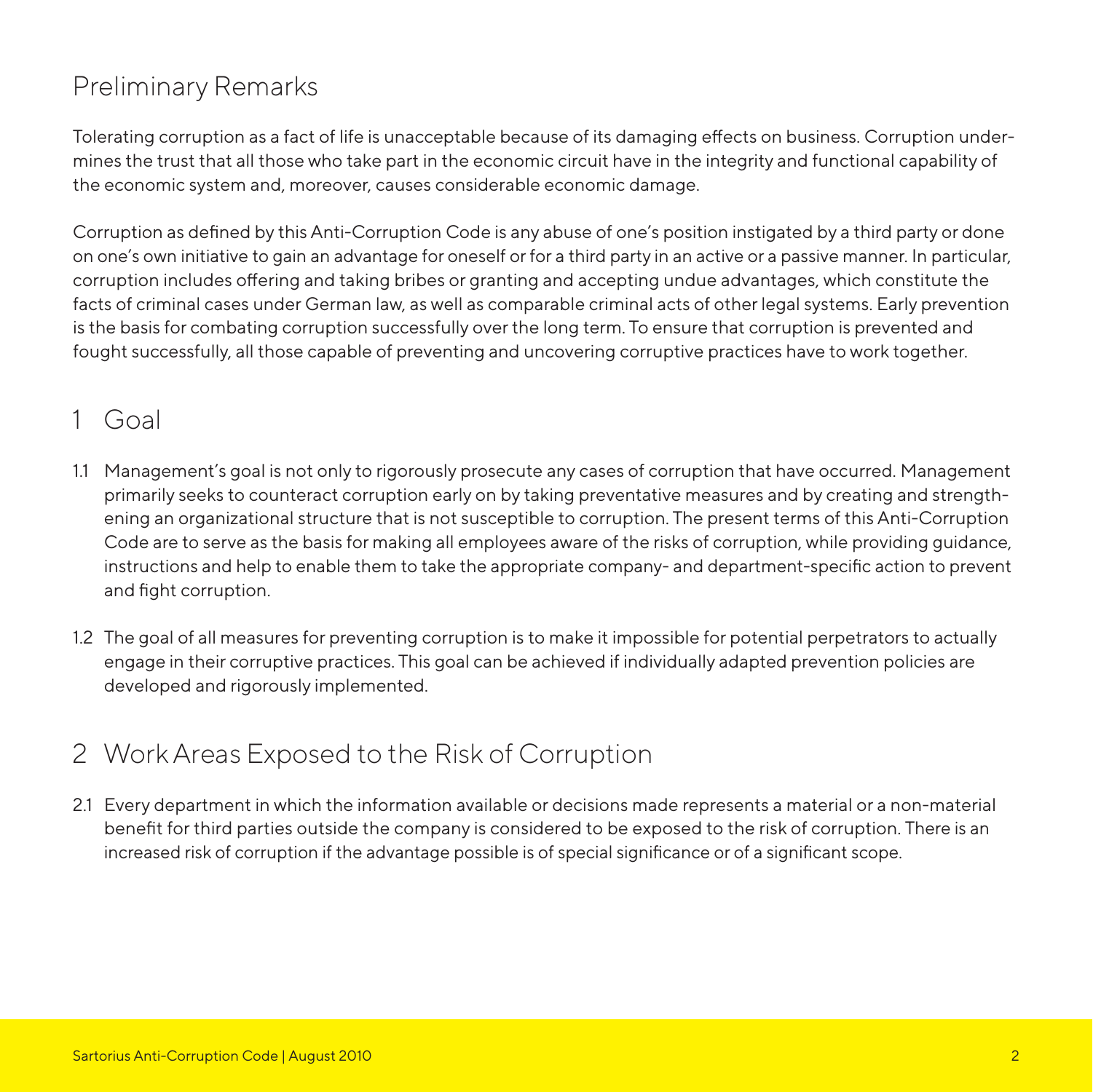Departments that are especially exposed to the risk of corruption are those in which:

- Contracts for purchasing products or services are awarded
- Contracts are signed and contractual performance or the services supplied are monitored
- Tests and inspection, supervisory or surveillance activities are performed
- Transactions with confidential information are processed or there is access to confidential information that could be of importance to third parties
- 2.2 Within the entire company, the departments that are exposed to the risk of corruption must be identified at regular intervals and for specific, compelling reasons.
- 2.3 For these departments, the risk of corruption related to each specific job, including the effectiveness of the available safeguards against such corruption, must be analyzed (risk analysis). This risk analysis must be repeated no later than every five years. If security gaps are discovered, the appropriate preventative measures must be promptly implemented.

# 3 Group Anti-Corruption Officer

- 3.1 Management shall appoint an anti-corruption officer as the person to contact for prevention of corruption.
- 3.2 This anti-corruption officer must have the required professional and social skills to ensure that employees are given informed advice and guidance concerning anti-corruption measures. The anti-corruption officer's duties must be compatible, and not interfere with, his or her other regular duties within the company.
- 3.3 In particular, the following tasks shall be assigned to the anti-corruption officer:
	- Advise management
	- Serve as a contact and a person of trust for employees in any suspected case of corruption (also without requiring them to go through official channels in reporting any suspected case of corruption)
	- Educate and make employees aware of corruption and its risks
	- Observe and assess signs of corruption
	- Provide suggestions for in-house investigations of suspected cases of corruption within the company
	- Analyze weaknesses within the organization (risk analysis)
	- **Provide suggestions for taking suitable preventative measures**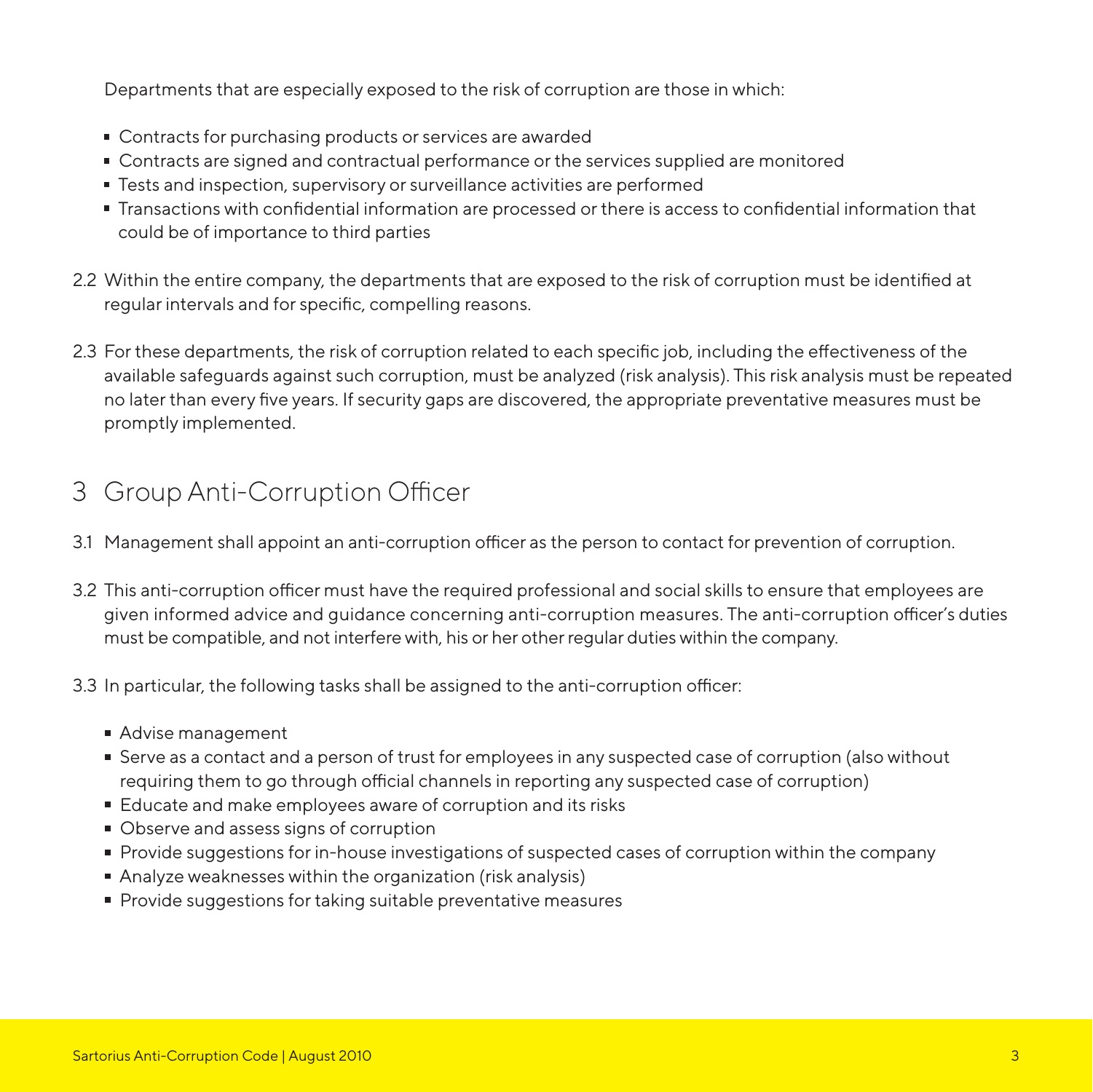- 3.4 The company maintains an appropriate organization to give company employees the opportunity to report information to this person, while retaining their anonymity. This includes in particular a free hotline for the anti- corruption officer and an e-mail address for this officer.
- 3.5 The anti-corruption officer will perform his or her respective anti-corruption duties independently, without being bound by a superior's instructions. The anti-corruption officer shall maintain secrecy about employees' personal circumstances of which he or she receives knowledge, even after terminating his or her duties as an anti-corruption officer. This obligation to maintain secrecy shall not apply to company management or law enforcement agencies or authorities in cases where there are sufficient grounds for a reasonable suspicion of corruption.
- 3.6 Files containing personal data, which the anti-corruption officer has in his or her possession, are to be treated like personnel files with respect to the technical and organizational measures to be taken.

## 4 Instructing and Training Employees in Preventing and Fighting Corruption

Employees must be made aware of the issue of corruption. Their awareness of the problems associated with corruption must be extended, in particular by the following measures:

- 4.1 As part of their induction, new employees shall be instructed about the severity of the unlawful act of corruption and about the consequences it entails concerning their employment contract and prosecution under criminal law. These precautionary instructions are to be repeated if an employee is transferred to a department or unit exposed to the risk of corruption. The employee shall sign a document confirming that he or she has received such instruction.
- 4.2 The most effective way of making employees aware of the issue of corruption is by speaking to them personally about this. At regular intervals, managerial employees shall clearly explain to their staff the importance of preventing corruption, its types of manifestation and the resulting consequences. Besides giving information on preventative measures and on the rules and provisions concerning employment contracts and prosecution under criminal law, it is important for managerial staff to discuss among themselves the observations made by their employees about the weaknesses detected in the system for preventing corruption and to jointly develop countermeasures. Management and the anti-corruption officer shall use suitable means to inform and make their employees aware of the entire issue of corruption, such sending an employee letter or posting information on the intranet.

Furthermore, Guidelines for Dealing with Corruption attached to this Anti-Corruption Code name on the one hand chosen behavior by which every company employee can actively support combating corruption as well as a catalog of indicators portending to an increased corruption exposure.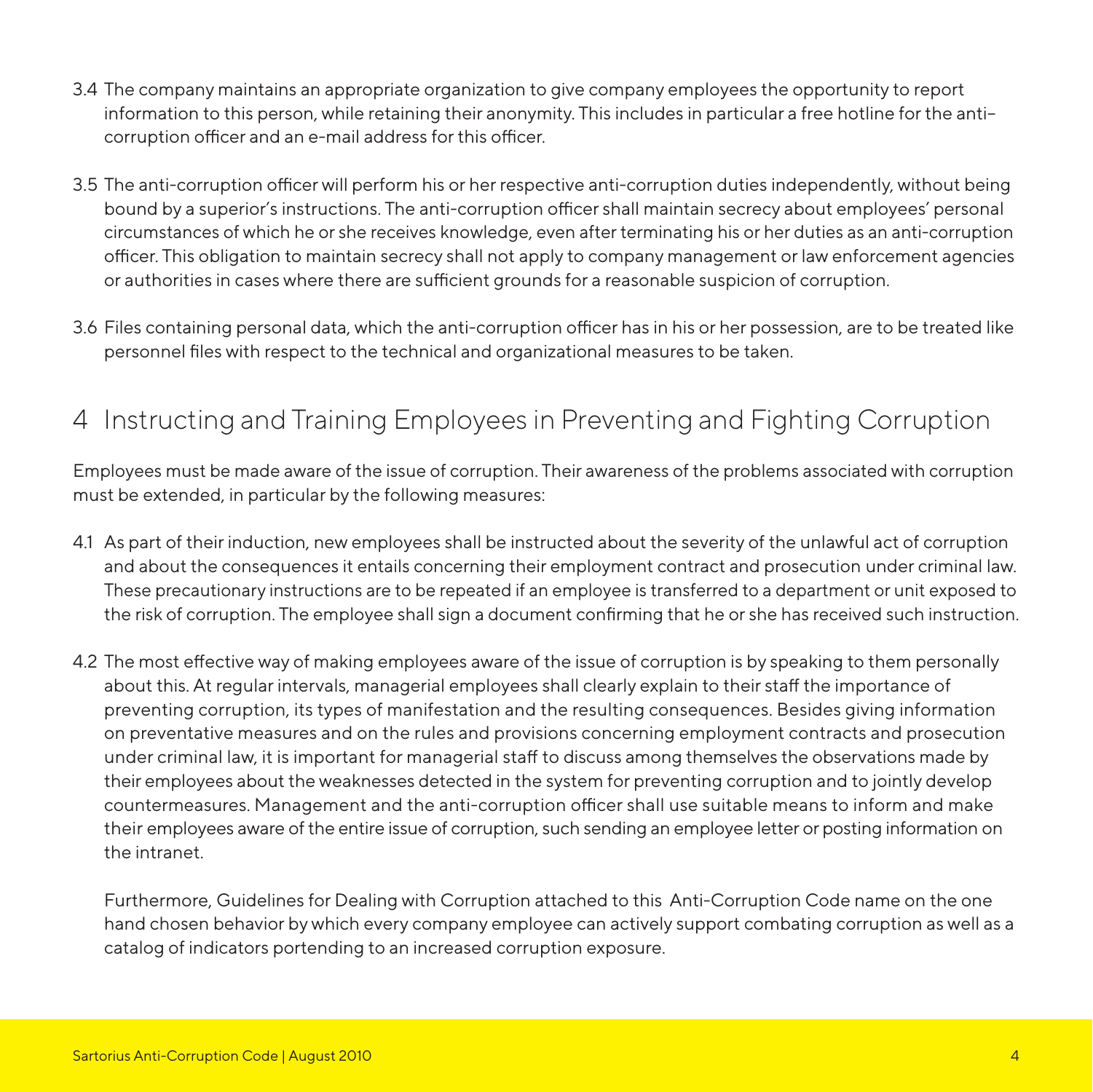4.3 Employees who work in departments exposed to the risk of corruption shall be instructed at regular intervals on the relevant anti-corruption rules, such as the prohibition of accepting rewards and gifts, on the basic requirement to furnish information before engaging in any sideline activities and on the sanctions or penalties they will incur if any of these rules are breached. Each employee shall sign a document confirming that he or she has received such instruction.

# 5 The Multi Reviewers Principle and Transparency

- 5.1 It must be ensured within the Group that the multi reviewers principle of "four or more eyes are better than two" is applied by involving several employees (usually two) or organizational units as part of a peer review approach. This principle is to be implemented through mutual responsibility and involves "checking up on each employee" for the employee's own protection and for the protection of his or her colleagues. For this reason, cross-checking others' decisions and transactions does not entail a loss of trust. If by exception the "four or more eyes" principle cannot be applied, other measures for preventing corruption are to be taken and documented.
- 5.2 The basis for transparency in processing transactions and in decision-making is formed by defined rules of responsibility and clear limits imposed on the levels of decision-making authority. These must be ensured by complete, clear and easy-to-understand documents. Transaction reviews, reporting and clear rules on signatures support this basis.

# 6 Conduct with Respect to Suspected Incidents of Corruption

- 6.1 If any indications of corruptive practices are confirmed, the law enforcement agencies or authorities responsible must be immediately involved at the earliest by the anti-corruption officer or the company management.
- 6.2 If in-house investigations are initially undertaken on account of any indications of corruption, it has to be made sure that these do not jeopardize the subsequent investigations of law enforcement agencies and, in particular, it must be ensured that those perpetrating corruptive practices are not forewarned. Once the law enforcement authorities are informed, it shall be up to their discretion to further prosecute a particular case under criminal law. Measures for preventing any suspects from concealing their activities or evidence, such as withdrawing an employee's assignment to transactions currently in progress or already terminated or confiscating their work materials or office shall be taken only in agreement and cooperation with law enforcement authorities.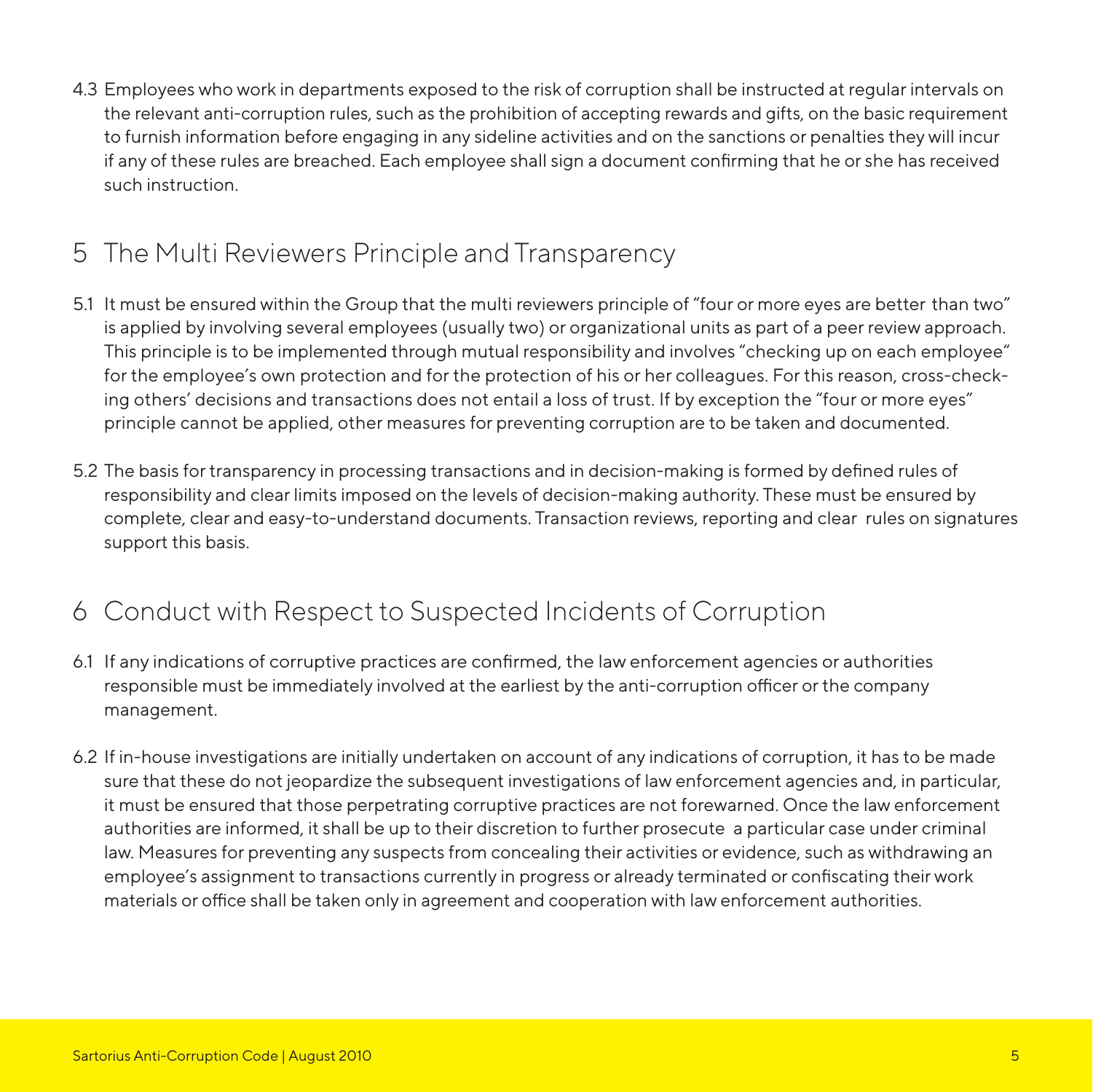- 6.3 The manager of the employee engaged in corruptive practices or the anti-corruption officer shall initiate the necessary sanctions against this employee as prescribed by the applicable labor laws.
- 6.4 If any damage is incurred, claims for damages against employees and third parties must be carefully and thoroughly reviewed in any case and, if necessary, rigorously enforced against them. The pertinent provisions of labor laws concerning compensation for damages shall be strictly applied.

# Guidelines for Dealing with Corruption

These Guidelines for Dealing with Corruption are intended to inform employees about typical risk situations in which they may become unintentionally caught up in corruption. In addition, these Guidelines serve to encourage staff to perform their tasks dutifully and in a law-abiding manner and to plainly show them the consequences of corrupt behavior:

- Corruption is detrimental to everyone; corruption damages the reputation of a company and its employees
- Corruption is not a trivial offense: but a criminal act
- Corruption already begins when you do small favors
- Corruption makes you dependent
- Corruption is punishable under employment law and will lead to job loss

For these reasons, please follow the rules outlined below:

#### **1 Set a good example: Show by your behavior that you neither tolerate nor support corruption.**

Every employee is obligated to abide by the laws in force and to perform his or her tasks conscientiously. Therefore, all employees must fulfill their duties objectively and fair-mindedly. These duties are not empty platitudes, but rather must be reflected in each employee's daily professional work.

Corrupt behavior is inconsistent with and contrary to employee obligations. It destroys the trust of customers, colleagues and suppliers in the company.

For this reason, each employee has the task of setting a good example through his or own behavior for customers, suppliers, colleagues and even for managers.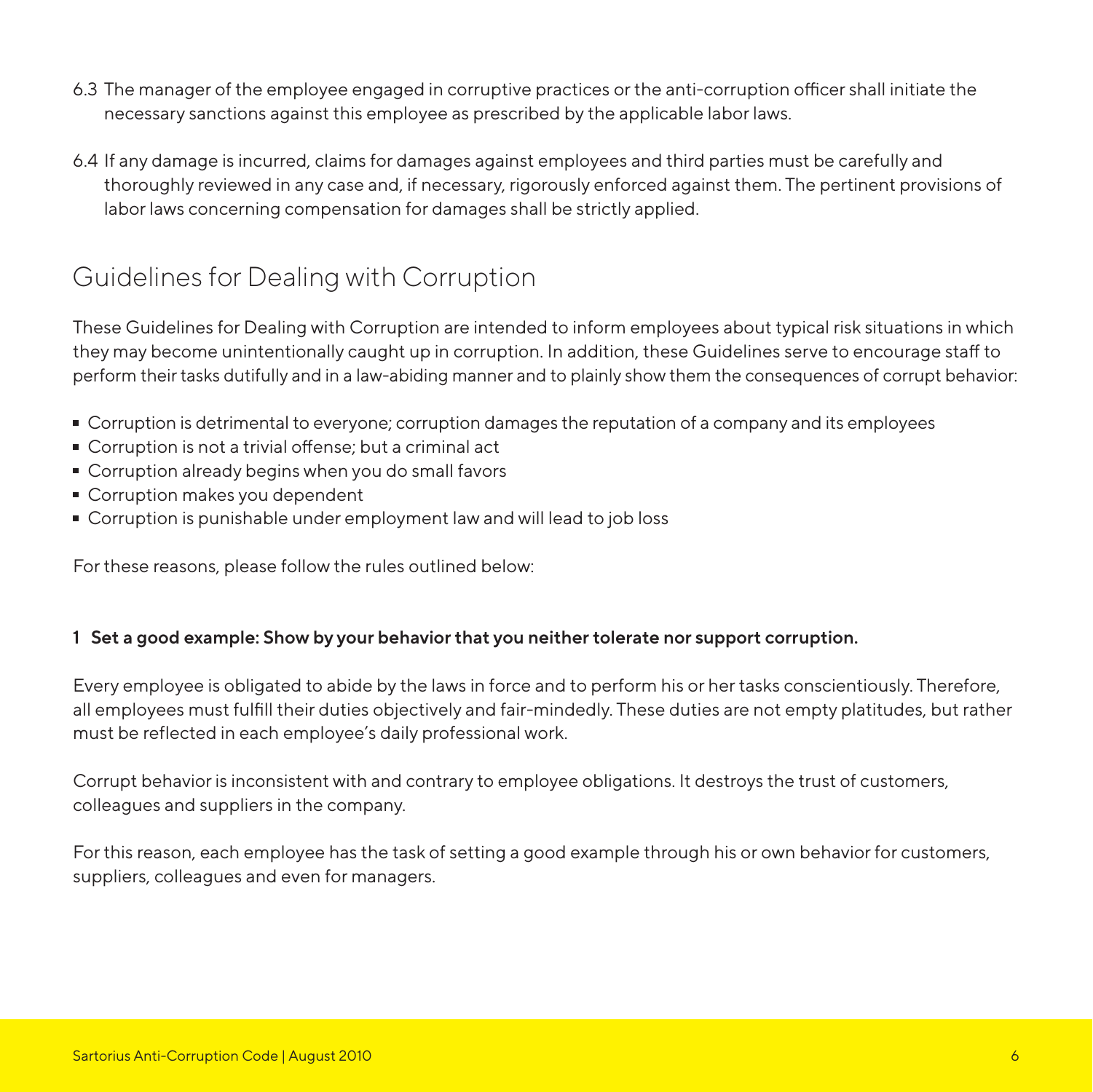## **2 Even higher standards of behavior are to be applied to managerial staff.**

Every manager in the company is obligated to combat corruptive behavior rigorously and by taking his or her own personal responsibility. Part of fulfilling management tasks in departments particularly exposed to the risk of corruption entails that a manager increase the level of monitoring activities, such as random review of discretionary decisions. These monitoring activities serve to protect employees and are intended to make it clear to outsiders that there is a high probability that corruptive practices will be uncovered.

Managers need to watch for signs of corruption and inform the company's anti-corruption officer and their own boss if they have any concrete suspicions concerning activities bordering on corruption; i.e., if they discover any objectively traceable clues to corrupt behavior. Managers shall always be available to their employees to discuss any signs of corruption that their group of employees has detected. A primary part of managers' function of being a role model is the credibility of their own behavior with respect to incorruptibility. All managers are obligated to be cautious and self-critical about the possibilities and power entailed by their position.

### **3 Do not accept or give any rewards or gifts.**

There is a very fine line separating social courtesy involving small favors or tokens of regard and corruption, as corruption often begins by accepting rewards, gifts, tokens of regard and privileges, personal advantages or preferential treatment. Therefore, it is not allowed:

- to give government employees any personal benefits, donations or grants of any nature
- to give employees of private industry any gift with an equivalent value of more than EUR 100

Exceptions to this rule are promotional gifts from the company's annual product range of promotional materials and business entertainment within the usual scope, which must be in line with a country's particular customs and be reasonable in terms of price and frequency. If this rule is contrary to more stringent local regulations, these local regulations shall take precedence.

Furthermore, any sponsoring of sports, cultural or other such events shall not be permitted unless the prior consent of the Executive Board or the Executive Committee has been obtained. The same shall apply to donations to private organizations, irrespective of the amount, as well as for donations or grants to public organizations of a total annual sum of more than EUR 200.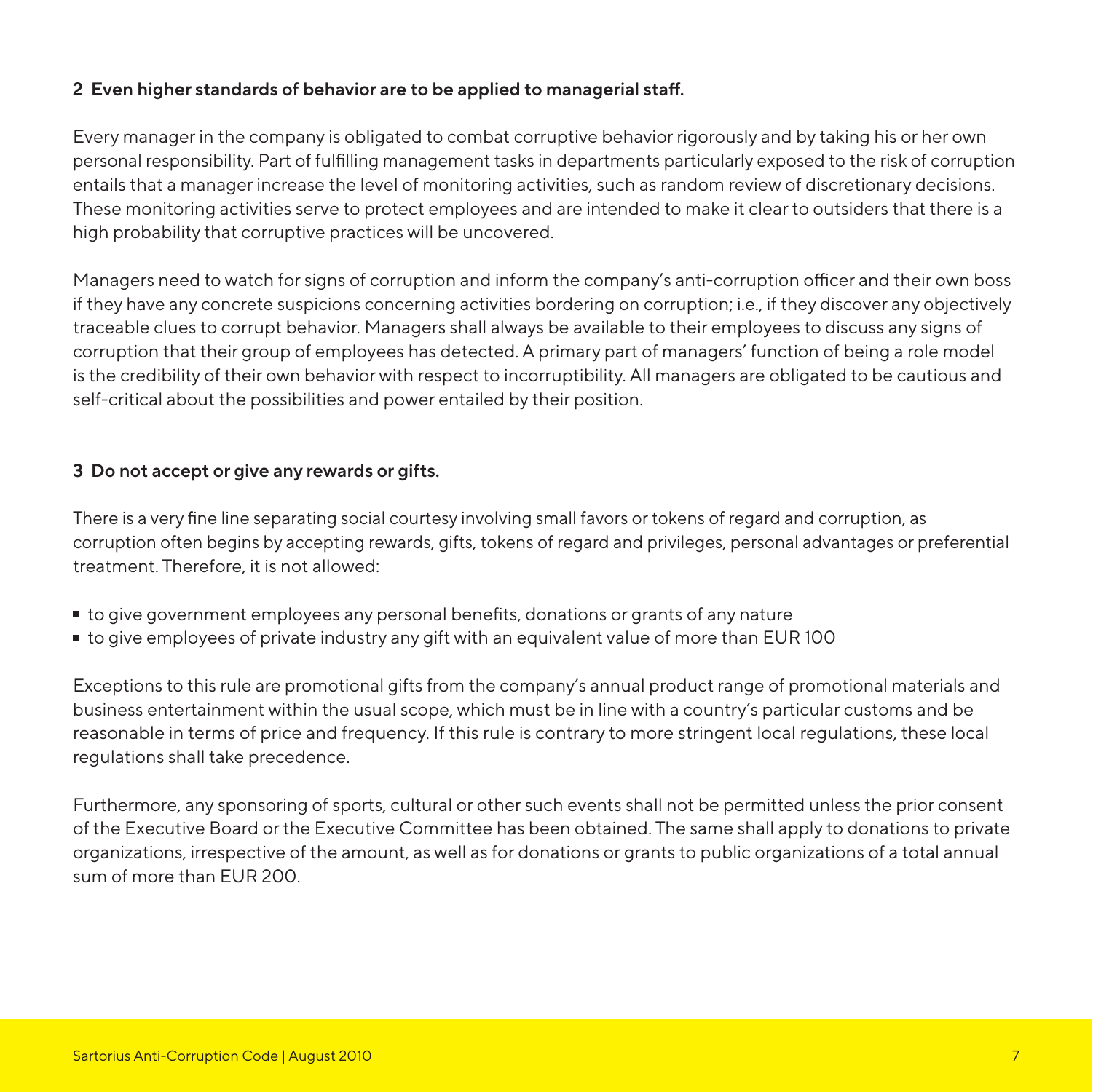## **4 Immediately repel any attempts of corruption and promptly inform your manager and | or anti-corruption officer.**

When you contact third parties, i.e., persons outside the company, you need to put this business relationship on a clear footing and immediately repel any attempt at corruption. You must never allow such third parties to gain the impression that you are open to receiving "little personal advantages." Do not shy away from rejecting or returning a gift, requesting that the giver understand that you need to respect specific rules applicable to the company's policy concerning gifts.

If you work in a company department or unit that deals with awarding contracts, you must be especially aware of attempts by third parties to influence your decisions. These departments and units are most prone to the risk of corruptive practices.

For this reason, be sure to adhere strictly to applicable law and jurisdiction and observe the rules prohibiting the acceptance of rewards or gifts.

If you have been asked by a third party to do a favor of a dubious nature, be sure to inform your manager and the anti-corruption officer promptly. On the one hand, this will help you avoid coming under the suspicion of engaging in corrupt practices and, on the other hand, may help the company take legal measures against this third party, depending on the circumstances. If you repel an attempt at corruption on your own, but do not disclose this to your supervisor, your counterpart will approach one of your colleagues and make another attempt. Therefore, help protect your colleagues from such attempts at corruption by third parties by rigorously disclosing such action to those responsible. All employees, both managers and subordinates, need to pull on the same rope in order to form a bulwark against such attempts and to make a uniform, credible impression.

## **5 If you suspect that someone intends to ask you for an advantage that goes against the rules, please request a colleague to act as a witness.**

Sometimes, a meeting or conversation is imminent in which you suspect that you will be asked to comply with a dubious request and that this will not be easy to reject. In this case, taking a clear stand against complying with such a request often does not help. In such a case, you should not face this situation alone, but rather ask a colleague to join such a meeting or conversation. Be sure to inform your colleague ahead of time about what you suspect and ask him or her to ward off any attempt at corruption through his or her behavior.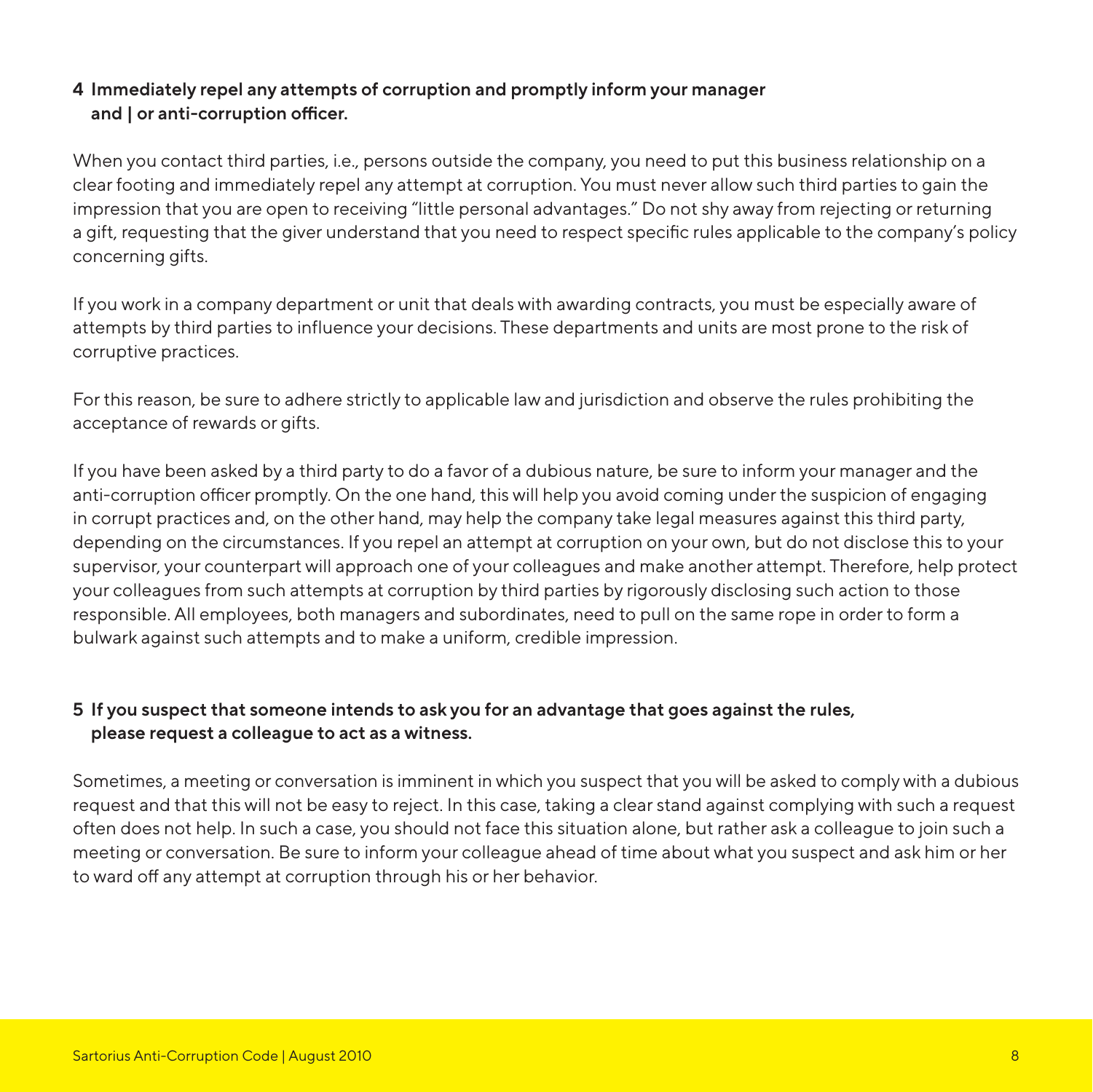### **6 Always work so that any step you take is transparent.**

The way you work should be transparent and understandable to anyone. As you will usually leave your workplace at some time (after being assigned to new tasks or moved to a new department) or may be absent for a short time because of an illness or to go on vacation, your work assignments should be so transparent that a successor or a substitute can take over at any time.

## **7 Strictly separate your private life from your professional life. Check whether your private interests could lead to a conflict with your professional obligations.**

Attempts at corruption are often initiated by a third party's extending professional contact to private social contact. We all know that it is especially difficult to refuse to do a little favor when we get along excellently with someone in a private, social context and you yourself or your own family receives gifts or other advantages, such as tickets to a concert, vacation travel together at a discount, invitations to expensive meals to which you cannot reciprocate, etc. If you have private social contact with such a third party, you should make it clear to this other person right from the beginning that you have to strictly separate your private life from your professional life so that you will not be suspected of accepting favors or even bribes.

Moreover, you need to keep in mind this strict separation between private interests and professional tasks throughout your entire employment, irrespectively of whether you are generally exposed to the risk of corruption. For this reason, review each transaction for which you are also responsible to determine whether your private interests or those of your relatives or, for example, even those of organizations with which you are affiliated, can lead to any conflict with your full-time job duties. However, do avoid giving the impression that you are trying to influence another's decision and ensure that you do not give anyone cause for concern, not even by "creating an atmosphere" of attempting to exercise influence through a party with a specific interest.

If in a specific task you detect that your professional duties may conflict with your private interests or the interests of a third party to whom you feel obligated, be sure to inform your manager about this so that he or she can respond appropriately and can exempt you from performing such tasks in specific cases on an individual basis.

Regardless of this aspect, if in the case of a conflict you have given your private interests preference over professional duties, this will sooner or later damage your reputation – and that of the entire company.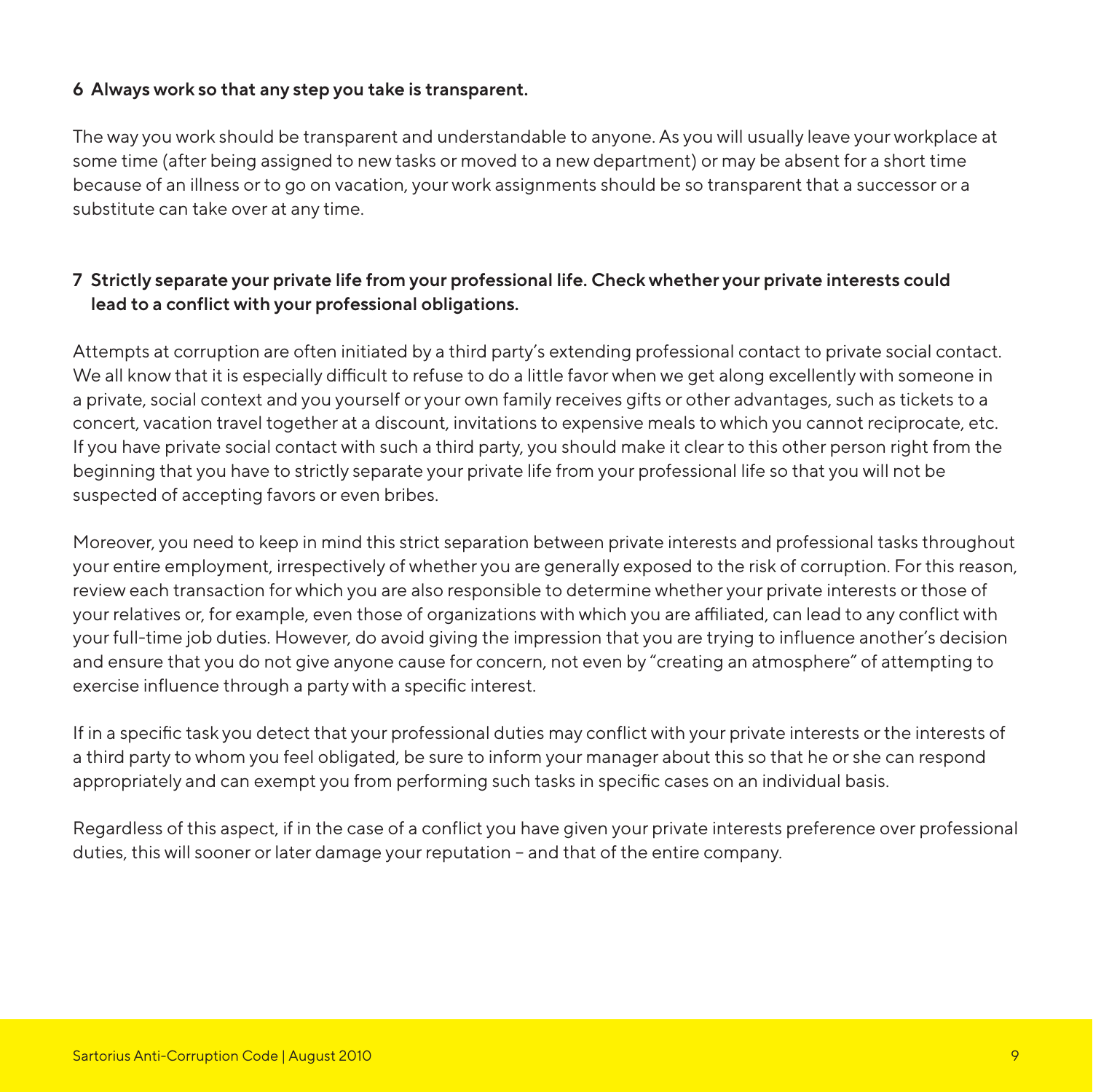## **8 Please support the company in identifying and exposing corruption. Inform your manager and | or anti-corruption officer if you detect any specific clues or evidence of corrupt behavior.**

Corruption can be prevented and combated only if everyone feels responsible and all pursue the common goal of a ensuring a "corruption-free" company.

For one, this means that everyone within the scope of his or her tasks has to ensure that outsiders are not given any opportunity to unlawfully exercise their influence on decisions. For another, this means that you do not have to "cover" for corrupt coworkers out of a false understanding of solidarity or loyalty. In this case, everyone is obligated to help shed light into resolving criminal activities and to protect their own company from damage. For this reason, do not take part in cover-up attempts.

Do not hesitate to speak to the company anti-corruption officer, your manager or the workers´ representative if the behavior of your coworkers gives you specific and verifiable indication that they could be taking bribes or otherwise engaging in corrupt activities. These persons will then decide whether and which measures are to be taken. However, it is absolutely imperative that you do not voice your suspicion unless you have specific and verifiable indication of such behavior. This must not escalate into a situation where colleagues are denounced or their names blacklisted without there being any concrete evidence.

Furthermore there is the possibility to render reports anonymously.

### **<sup>9</sup> Support the company in recognizing flawed organizational structures that favor corruption.**

Often, entrenched procedures lead to the formation of niches where corruption can thrive. These can be procedures for which one employee is solely responsible or work sequences which are intentionally or unintentionally kept unclear. In most cases, a change in organizational structures can remedy this situation. For this reason, all employees are requested to provide information that will help contribute to ensuring clear and transparent work procedures.

Moreover, a further effective means of ruling out any points of risk is to rotate personnel. For this reason, in departments and units exposed to the risk of corruption, increased use of this staff management tool should be made. The willingness of employees to switch to such different tasks is mandatory, even if this usually entails a higher workload (training and adjustment period).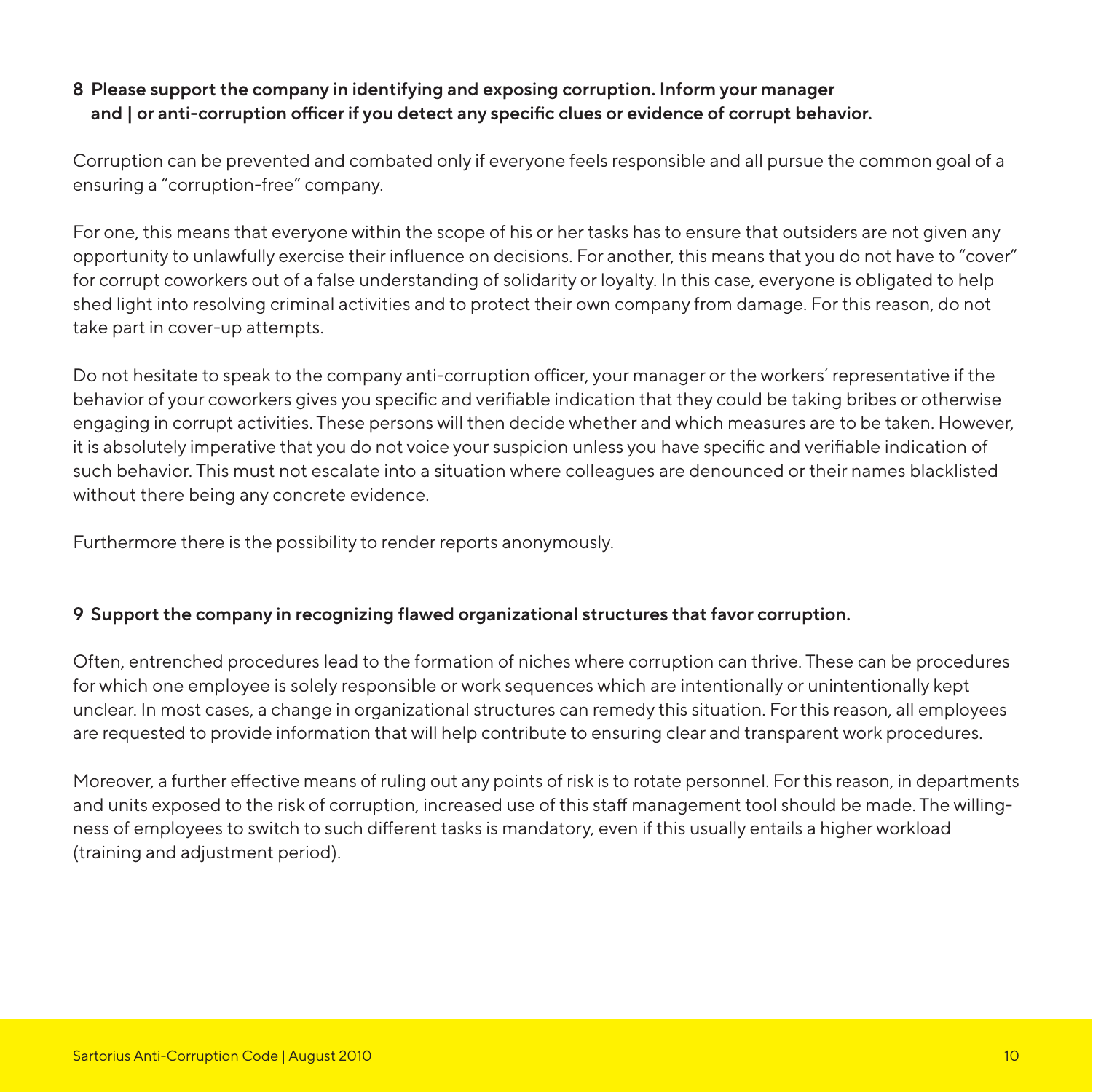## **10 Participate in educational training and further development courses on preventing corruption.**

If you work in a department or unit exposed to the risk of corruption, use the seminars offered by the company to educate yourself and receive further development training on the types of manifestation, risk situations, preventive measures and legal consequences of corruption based on criminal and labor laws. These seminars will enable you to learn how you yourself can prevent corruption and how you need to respond when someone tries to "corrupt" you or you discover corruption going on in your work environment. Educational training and further development courses will give you confidence in dealing with corruption in the right and legal way.

# List of Indicators

A number of indicators can be warning signs pointing to a risk of corruption if, for example, these are pronounced or frequently occur in combination with others. Considered alone, these indicators have only little informative value and do not necessarily imply that there has been any wrongdoing. For this reason, indicators must be assessed with the greatest care possible on a case-by-case basis. There are so many manifestations of corruption that no list of indicators can claim to be complete and such lists can highly differ from one another depending on the area or department for which they have been compiled. The following provides an example of a list of indicators.

### **1 Person-related indicators could be:**

- Personal problems (addiction, excessive indebtedness, frustration, etc.)
- Craving for recognition or admiration
- Lack of identification with the company and one's own work
- Systematic bypassing of controls; being secretive about individual task areas
- Uses of business partner's, in particular suppliers, company institutions and services, e.g. leisure facilities or recreation centers, vacation homes or events organized by suppliers
- $\blacksquare$  Inexplicably high standard of living
- Resistance to change in tasks, especially if such a change would entail a promotion or salary benefits
- Frequent indiscretion, including slight bending of the rules or blatant ignorance of or circumvention of company policy and rules
- Incongruities or differences between what is documented for a transaction and what has actually transpired